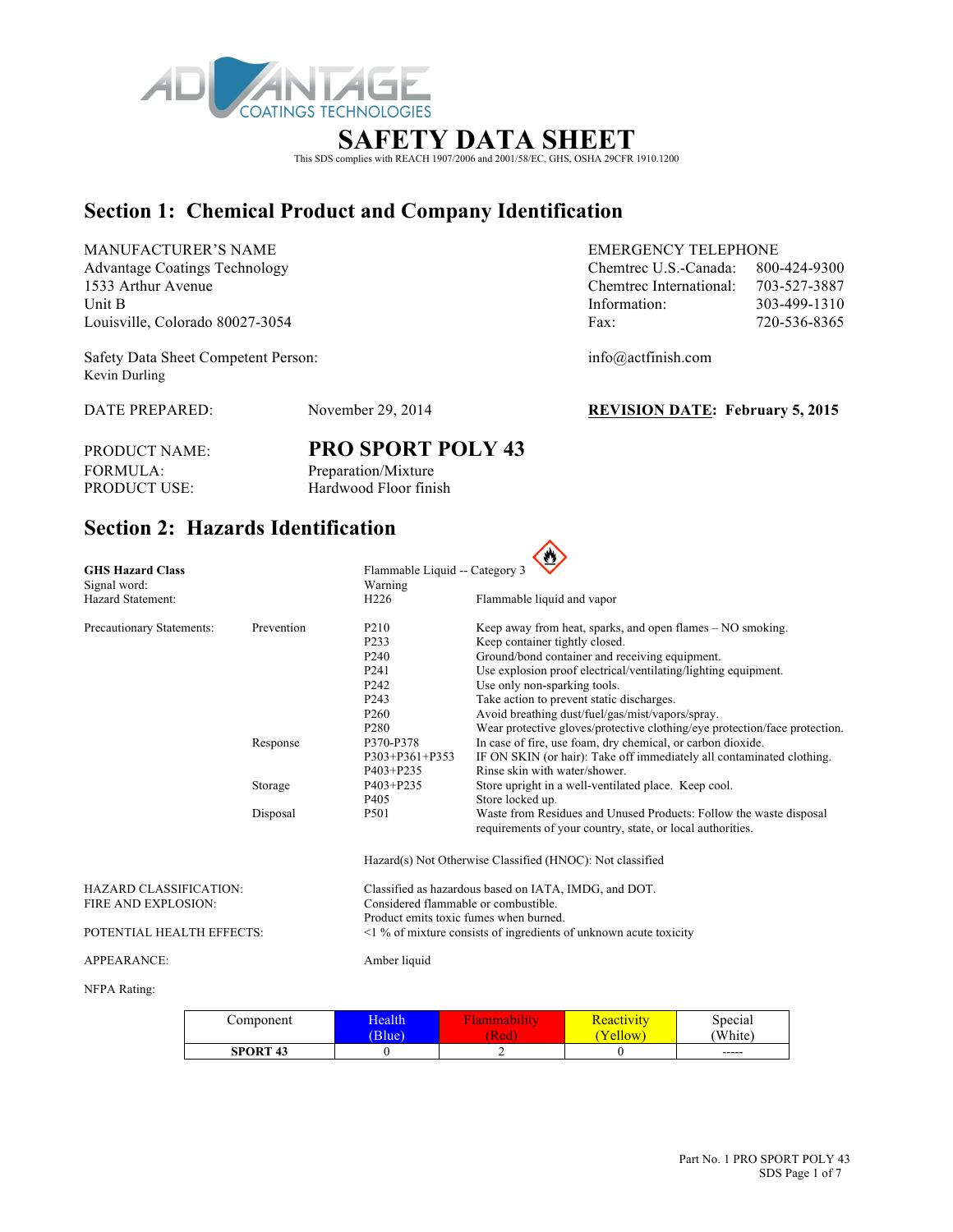

### **Section 3: Composition, Information on Ingredients**

| <b>PRODUCT</b><br><b>COMPOSITION</b> | <b>APPRX</b><br>$\frac{0}{0}$ | CAS<br>NO.      | <b>EINECS/</b><br><b>ELINCS</b> | <b>DANGER</b><br><b>SYMBOL</b> | <b>RISK</b><br><b>PHRASE</b> | DSL<br>CANADA | <b>TSCA</b> |
|--------------------------------------|-------------------------------|-----------------|---------------------------------|--------------------------------|------------------------------|---------------|-------------|
| Stoddard Solvent                     | 52-58                         | $8052 - 41 - 3$ | 649-345-00-4                    | Xn                             | R 65                         |               |             |
|                                      |                               |                 |                                 |                                |                              |               |             |

Trade Secret (TS) Some items on this MSDS may be designated as trade secrets. Bonafide requests for disclosure of trade secret information to medical personnel must be made in accordance with the provisions contained in 29 CFR 1910.1200 I 1-13. The full text for all R-Phrases is shown in Section 16.

### **Section 4: First Aid Measures**

Description of First Aid Measures:

| INHALATION:          | Remove to fresh air. If not breathing, provide CPR (cardio pulmonary resuscitation). Get<br>immediate medical attention.                                        |
|----------------------|-----------------------------------------------------------------------------------------------------------------------------------------------------------------|
| <b>SKIN CONTACT:</b> | Immediately flush skin with plenty of soap and water for at least 15 minutes. Remove<br>contaminated clothing.                                                  |
| EYE CONTACT:         | Immediately flush eyes with plenty of water for at least 15 minutes. Get immediate medical<br>attention.                                                        |
| INGESTION:           | If swallowed do not induce vomiting, give large quantities of water to drink. Never give<br>anything to an unconscious person. Get immediate medical attention. |

Most important symptoms and effects, both acute and delayed:

| Symptoms/Injuries After Ingestion    | Ingestion (swallowing) may irritate the mouth, throat and stomach. Aspiration into lungs may<br>cause chemical pneumonia and lung damage. Ingestion is not an anticipated route of<br>exposure for this material in industrial use. |
|--------------------------------------|-------------------------------------------------------------------------------------------------------------------------------------------------------------------------------------------------------------------------------------|
| Symptoms/Injuries After Inhalation   | Inhalation of vapors in high concentration may cause irritation of respiratory system.<br>Inhalation of high vapor concentrations can cause CNS-depression and narcosis.                                                            |
| Symptoms/Injuries After Skin Contact | May cause skin irritation. Symptoms may include redness, drying, defatting, and cracking                                                                                                                                            |
| Symptoms/Injuries After Eye Contact  | Eye irritation may result.                                                                                                                                                                                                          |

Chronic Effects: Exposure to organic solvents during pregnancy may cause an increased risk of birth defects.

Indication of any immediate medical attention and special treatment needed Symptoms may not appear immediately. In case of accident or if you feel unwell, seek medical advice immediately.

## **Section 5: Fire-fighting Measures**

FLASH POINT: 40 °C ( 104 °F) Seta closed cup) FLAMMABLE LIMITS IN AIR (% by vol): 0.8% LEL; 5.6% UEL

EXTINGUISHING MEDIA: Foam, Dry Chemical Powder, or Carbon Dioxide<br>SPECIAL FIREFIGHTING PROCEDURES: Wear self-contained breathing apparatus (SCBA) Wear self-contained breathing apparatus (SCBA) and full fire-fighting protective clothing. Thoroughly decontaminate all protective equipment after use. Evacuate all persons from the fire area to a safe location. Move nonburning material, as feasible, to a safe location as soon as possible. Fire fighters should be protected from potential explosion hazard while extinguishing the blaze. DO NOT extinguish a fire resulting from the flow of this combustible liquid until the flow of liquid is effectively shut off. This precaution will help prevent the accumulation of an explosive vapor-air mixture after the initial fire is extinguished. Use water spray to cool fire-exposed containers.

UNUSUAL FIRE AND EXPLOSION HAZARDS: Combustible material. Vapors may form explosive mixtures with air. Flash back possible over considerable distance. When driers such as cobalt naphthanate are added, air oxidation of the resin or materials contaminated with the resin may cause it to spontaneously combust. To avoid spontaneous combustion: (1) prevent residue build-up and (2) soak soiled rags, spraybooth filters and over-spray waste in a closed water-filled metal container. Closed containers may rupture when exposed to extreme heat. Empty containers may retain product residue (liquid and/or vapor). Do not pressurize, cut, weld, braze, solder, drill, grind, or expose these containers to heat, flame, sparks, static electricity, or other sources of ignition as the container may explode and may cause injury or death.

## **Section 6: Accidental Release Measures**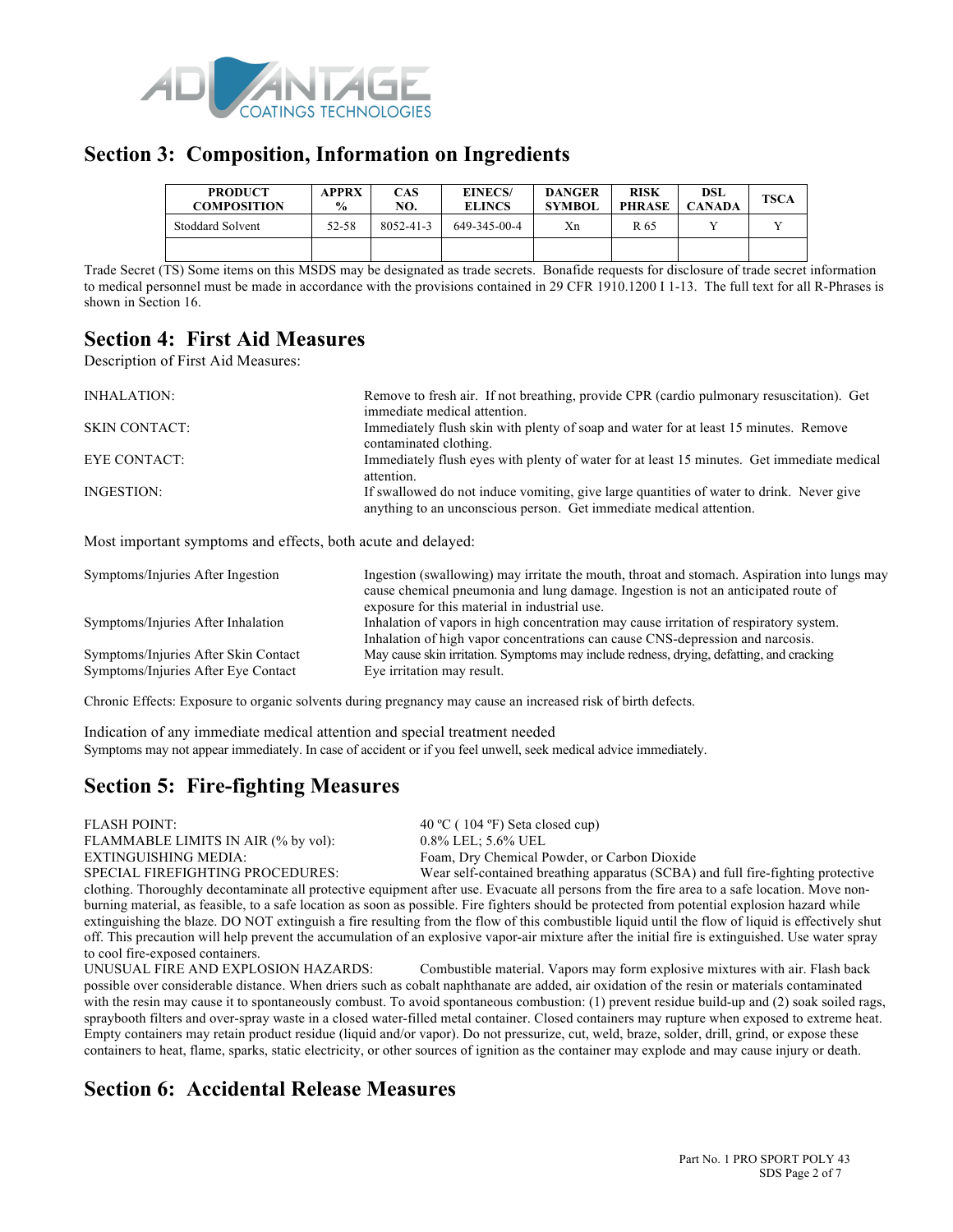

#### ACTION TO BE TAKEN IF MATERIAL IS RELEASED OR SPILLED:

Wear proper protective equipment as specified in Section 8: Exposure Controls/Personal Protection Warn other workers of spill and contain spill. Recover spill by using absorbent and sweeping up waste material. In case of large spills, dike the spill, if possible. Call emergency services. Place material into a chemical waste container. Eliminate all sources of ignition and ventilate area. Prevent spills or contaminated rinse water from entering sewers or watercourses.

DISPOSAL METHOD: disposal should be made in accordance with federal, state, and local regulations. Incineration is recommended.

### **Section 7: Handling and Storage**

PRECAUTIONS TO BE TAKEN IN HANDLING AND STORAGE:

For best results store upright between 12 - 25 °C (50 - 80 °F). Avoid freezing. Keep container closed when not in use. Keep away from heat and flame. Wear proper protective equipment and avoid contact with skin, eyes, or clothing. Wash hands after handling this material. Follow all applicable local regulations for handling and storage. Utilize chemical segregation.

#### INFORMATION ON EMPTIED CONTAINER

Dispose of this container according to local, state, and federal laws in your country. Do not reuse this container. This container may be hazardous when emptied.

#### SPECIFIC USES:

This product is a hardwood floor finish.

### **Section 8: Exposure Controls/Personal Protection**

#### Control Parameters:

| <b>PRODUCT</b><br><b>COMPOSITION</b> | <b>ACGIH</b><br><b>TLV</b> | <b>OSHA</b><br>PEL            | <b>NIOSH</b><br>REL              | U.S.<br>WEEL<br>TWA | EU<br><b>IOELV</b><br><b>TWA</b><br>$(mg/m^3)$ | <b>United</b><br>Kingdom<br>WEL<br>TWA<br>$(mg/m^3)$<br>STEL (ppm) | Canada<br>OEL                           | Mexico<br>OEL                   |
|--------------------------------------|----------------------------|-------------------------------|----------------------------------|---------------------|------------------------------------------------|--------------------------------------------------------------------|-----------------------------------------|---------------------------------|
| <b>Stoddard Solvent</b>              | $100$ ppm                  | 2900<br>$mg/m^3$<br>$500$ ppm | 20000<br>$mg/m^3$<br><b>IDLH</b> |                     |                                                | -----                                                              | 2900<br>mg/m <sup>3</sup><br>500<br>ppm | 1050<br>$mg/m^3$<br><b>STEL</b> |
|                                      |                            |                               |                                  |                     |                                                |                                                                    |                                         |                                 |

#### Exposure controls

VENTILATION: Always provide good general, mechanical room ventilation where this chemical/material is used.

SPECIAL VENTILATION CONTROLS: Use this material inside totally enclosed equipment, or use it with local exhaust ventilation at points where vapors can be released into the workspace air. RESPIRATORY PROTECTION: Follow the OSHA respirator regulations found in 29 CFR 1910.134 or the CEN European Standards (EU). Use a NIOSH/MSHA or European Standard (EN) approved respirator if exposure limits are exceeded or if irritation or other symptoms are experienced.

PROTECTIVE GLOVES: Neoprene, butyl, or nitrile rubber gloves are recommended. EYE PROTECTION: Recommend eye protection using safety glasses or goggles. SKIN PROTECTION: Suitable protective clothing to prevent skin contact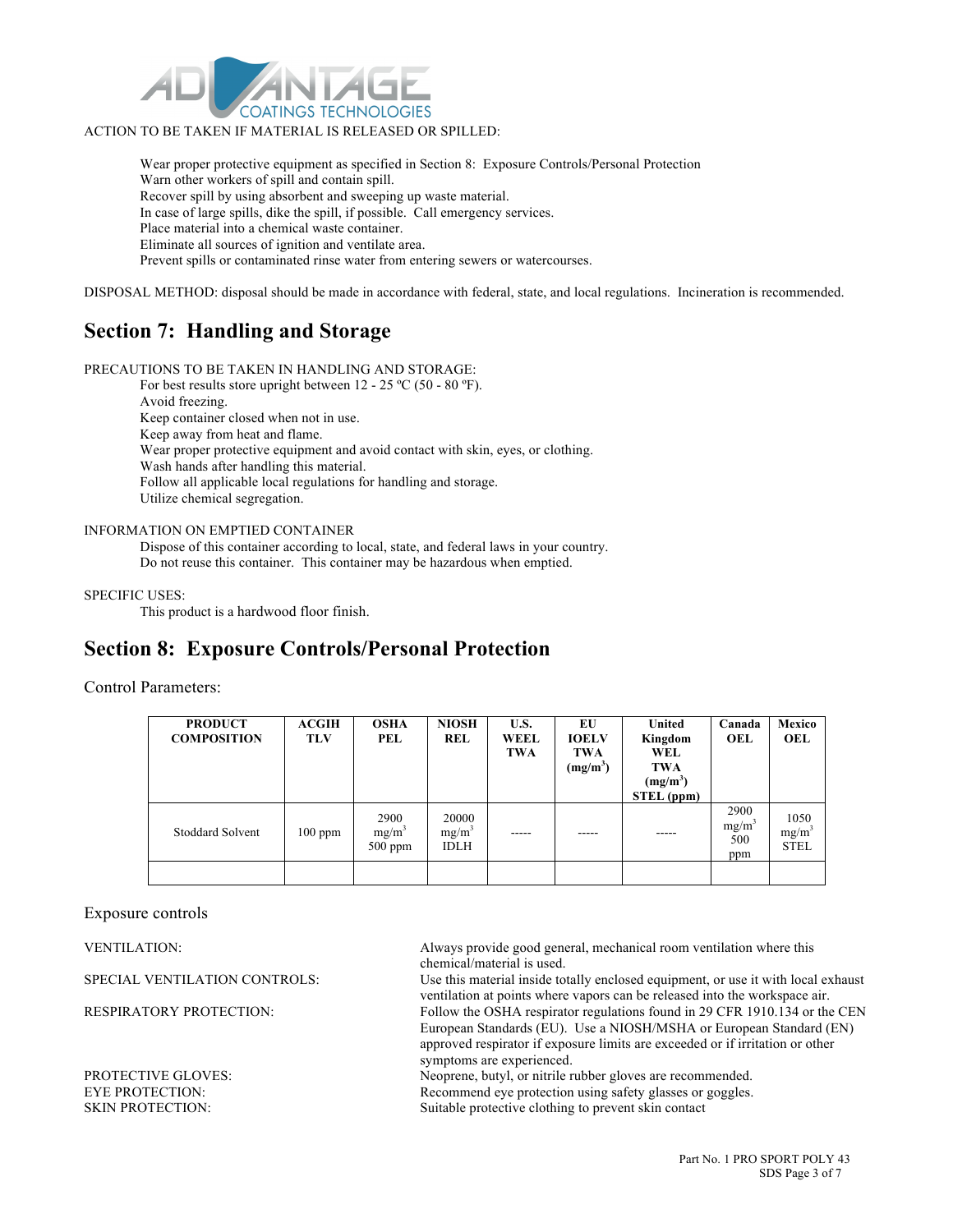

EXPOSURE LIMITS Reference Section 2

WORK/HYGIENE PRACTICES: Avoid breathing vapor. Avoid contact with eyes. Wash hands after handling. OTHER EQUIPMENT: Make safety shower, eyewash stations, and hand washing equipment available in the work area.

### **Section 9: Physical and Chemical Properties**

APPEARANCE - COLOR: Clear amber PHYSICAL STATE: Liquid ODOR: Mild petroleum

| <b>PRODUCT CRITERIA</b>                      |                                         |
|----------------------------------------------|-----------------------------------------|
| <b>ODOR THRESHOLD</b>                        | Not applicable for product              |
| PH                                           | Not applicable for product              |
| <b>FLASH POINT:</b>                          | 40 °C (104 °F) Seta closed cup)         |
| LOWER EXPLOSIVE LIMIT; UPPER EXPLOSIVE LIMIT | Not applicable for product              |
| FLAMMABILITY (Solid, gas)                    | Not applicable for product              |
| <b>EXPLOSIVE PROPERTIES</b>                  | Not applicable for product              |
| <b>OXIDIZING PROPERTIES</b>                  | Not applicable for product              |
| SPECIFIC GRAVITY (@25 °C):                   | 0.899 - 0.922 @ 25 °C                   |
| <b>EVAPORATION RATE:</b>                     | $0.18$ (BuAc = 1) Stoddard solvent      |
| % VOLATILE by VOLUME                         | 39-41                                   |
| PARTITION COEFFICIENT                        | Not applicable for product              |
| <b>AUTO IGNITION TEMPERATURE</b>             | 260 °C Stoddard solvent                 |
| DECOMPOSITION TEMPERATURE                    | Not applicable for product              |
| <b>BOILING POINT:</b>                        | 161-198 °C                              |
| <b>MELTING POINT:</b>                        | Not applicable for product              |
| <b>VAPOR PRESSURE</b>                        | 0.27 kPa @ 20 °C Stoddard solvent       |
| VAPOR DENSITY ( $AIR = 1$ )                  | $4.9$ (Air = 1) Stoddard Solvent        |
| <b>SOLUBILITY IN WATER:</b>                  | Not applicable for product              |
| WATER SOLUBILITY IN THE SOLVENT              | Insoluble                               |
| <b>FREEZING POINT:</b>                       | $\le$ -75 °C (-103 °F) Stoddard solvent |
| <b>VISCOSITY</b>                             | No data                                 |
| <b>VOC CONTENT</b>                           | $502$ g/l                               |

### **Section 10: Stability and Reactivity**

STABILITY:<br>
CONDITIONS TO AVOID: Stable under normal conditions.<br>
Avoid heat, sparks, open flames INCOMPATIBILITY (MATERIALS TO AVOID): Strong oxidizers.

HAZARDOUS POLYMERIZATION:

Avoid heat, sparks, open flames and other ignition sources. HAZARDOUS DECOMPOSITION PRODUCTS: Hazardous decomposition products are not expected to form during normal storage.<br>Will not occur

### **Section 11: Toxicological Information**

**There is no toxicological information available for the product mixture.**

| GHS Required Criteria             | <b>Toxicity Criteria</b> | <b>Toxicity Information</b>  | Comments    | <b>Chemical Constituent</b> |
|-----------------------------------|--------------------------|------------------------------|-------------|-----------------------------|
| Acute Toxicity                    | LD50 Oral Rat            | $>5000$ mg/kg                |             | <b>Stoddard Solvent</b>     |
|                                   | LD50 Dermal Rabbit       | $>3150$ mg/kg                |             | <b>Stoddard Solvent</b>     |
| Skin Corrosion/Irritation         |                          | No information is available. |             |                             |
| Serious Eye Damage /              |                          | No information is available. |             |                             |
| Eye Irritation                    |                          |                              |             |                             |
| Respiratory or Skin Sensitization |                          | No information is available. |             |                             |
| Germ Cell Mutagenicity            |                          | No information is available. |             |                             |
| Carcinogenicity                   |                          | Not listed                   | <b>NTP</b>  |                             |
|                                   |                          | Not listed                   | <b>IARC</b> |                             |
|                                   |                          | Not listed                   | <b>OSHA</b> |                             |
| Reproductive Toxicity             |                          | No information is available. |             |                             |
| STOST -- Single Exposure          |                          | No information is available. |             |                             |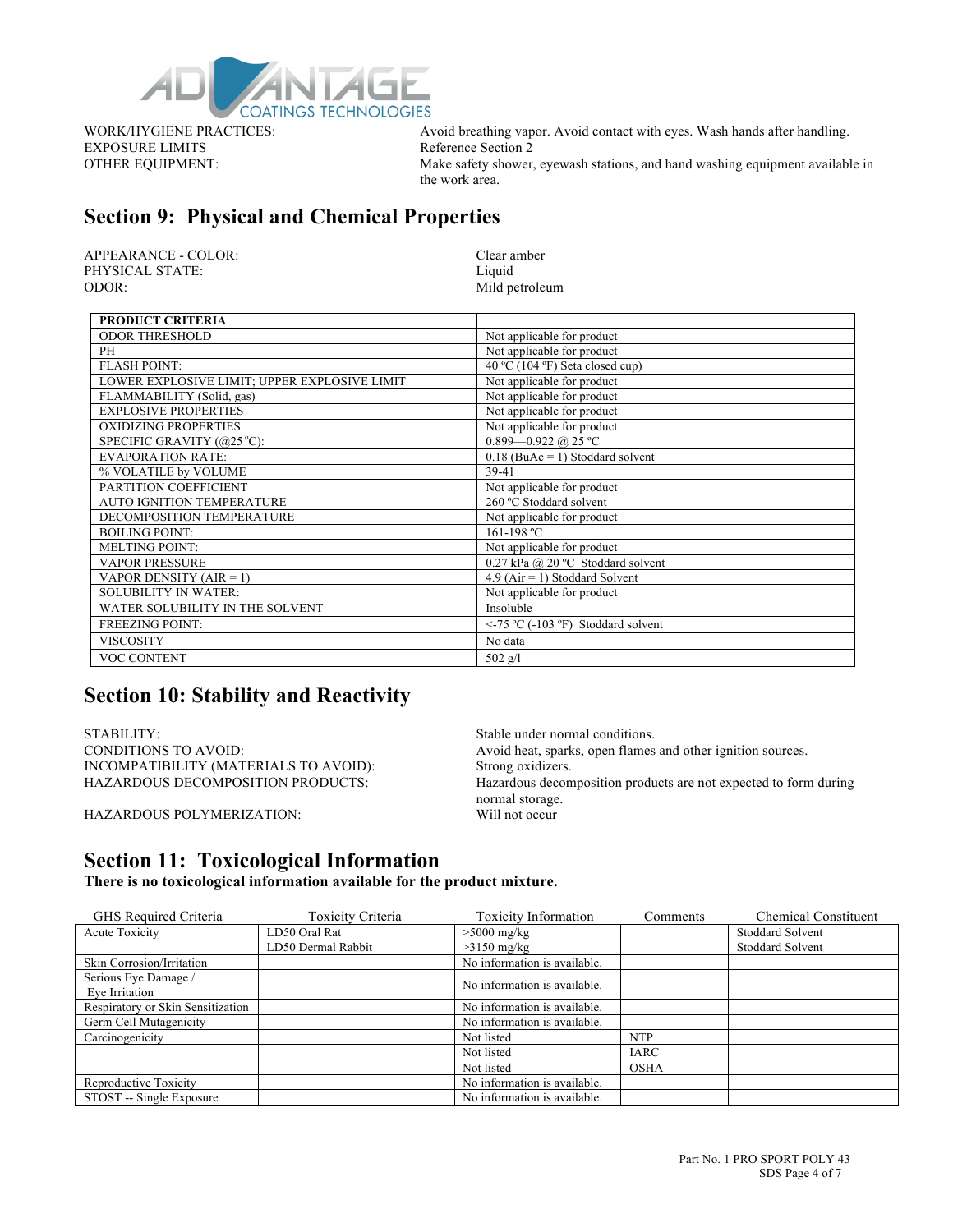

| untormation is available.<br>Hazard<br>Aspiration<br>N6 | CTOCT<br>Exposure<br>$\cdot$ en<br>eated<br>- | information<br>⊥is available.<br>NG.       |  |
|---------------------------------------------------------|-----------------------------------------------|--------------------------------------------|--|
|                                                         |                                               |                                            |  |
|                                                         | test<br>Ames                                  | ntormation is available.<br>N <sub>0</sub> |  |

STOST = Specific Target Organ Systemic Toxicity

OTHER INFORMATION:

Only selected Registry of Toxic Effects of Chemical Substances (RTECS) data is presented here. See actual entry in RTECS for complete information.

### **Section 12: Ecological Information**

| BIODEGRADATION:  | Expected to be not readily biodegradable. Major constituents are expected to be inherently      | <b>Stoddard Solvent</b> |
|------------------|-------------------------------------------------------------------------------------------------|-------------------------|
|                  | biodegradable, but the product contains components that may persist in the environment.         |                         |
|                  | The volatile components oxidize rapidly by photochemical reactions in air.                      |                         |
| BIOACCUMULATION: | Contains components with the potential to bioaccumulate. No information is available.           | <b>Stoddard Solvent</b> |
| ECO TOXICITY:    | No information is available.                                                                    |                         |
| MOBILITY:        | Liquid under most environmental conditions. If it enters soil, it will adsorb to soil particles | <b>Stoddard Solvent</b> |
|                  | and will not be mobile. Floats on water. Contains volatile components. Partly evaporates        |                         |
|                  | from water or soil surfaces, but a significant proportion will remain after one day             |                         |

Note: Not all of the ingredients have been tested for Ecotoxicity.

### **Section 13: Disposal Considerations**

#### WASTE FROM RESIDUES / UNUSED PRODUCTS:

Follow the waste disposal requirements of your country, state, or local authorities.

RCRA HAZARDOUS WASTE: This material and containers that are not empty, if discarded, would be regulated as a hazardous waste under RCRA. Treatment and/or disposal must be completed at a RCRA-permitted Treatment, Storage and Disposal Facility (TSD). The storage and transportation of RCRA hazardous wastes are also regulated by the USEPA. Can be incinerated, when in compliance with local regulations.

US EPA Waste Number: D001 (IGNITABLE): When discarded in its purchased form, this material would be regulated under 40 CFR 261.21 as EPA Hazardous Waste Number D001 based on the characteristic of ignitability.

#### CONTAMINATED PACKAGING:

Recommend contaminated packaging material should be disposed of as stated above for residues and unused product.

RINSATE: Do not dispose of rinse water containing product in a sanitary sewer system or storm water drainage system.

### **Section 14: Transport Information**

#### **ROAD TRANSPORT:**

**ADR = International Carriage of Dangerous Goods by Road** UN NUMBER: UN 1866<br>DOT PROPER SHIPPING NAME RESIN S DOT / ADR HAZARD CLASS: Flammable DOT / ADR LABELS: Class 3<br>PLACARD: Flamma DOT / ADR PACKAGING GROUP: III HAZARD NUMBER – ADR: UN1866<br>ADR PROPER SHIPPING NAME: UNITED THE RESIN S

**RAIL TRANSPORT: RID FLAMMABLE** CLASS No.: RID PACKING GROUP:

**SEA TRANSPORT: IMDG** FLAMMABLE UN NUMBER SEA UN 1866 CLASS: 3 PACKING GROUP: III

RESIN SOLUTION (CONTAINS Stoddard Solvent) Flammable, Class 3 RESIN SOLUTION (CONTAINS Stoddard Solvent)

PROPER SHIPPING NAME RESIN SOLUTION (CONTAINS Stoddard Solvent)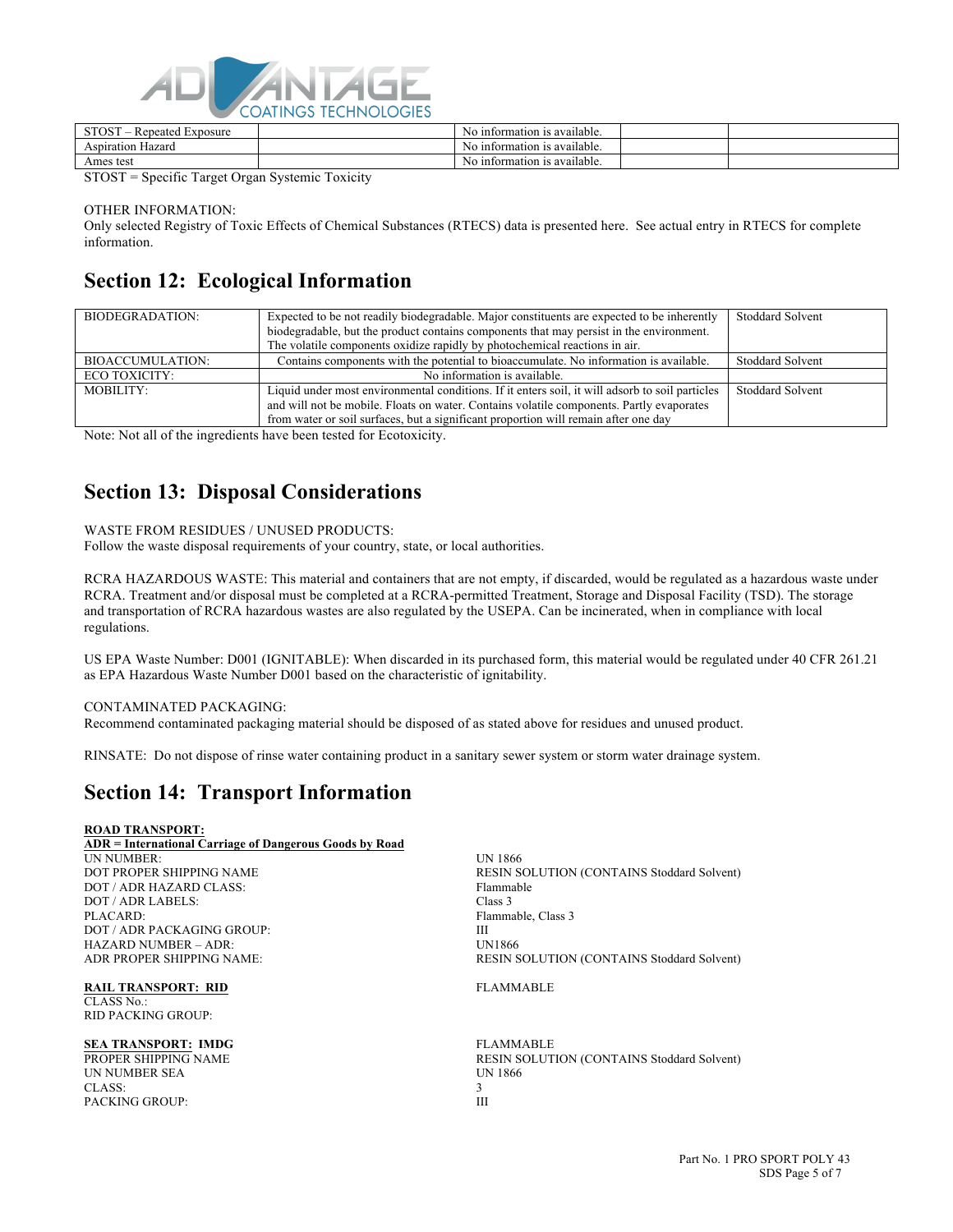

EmS No.: F-E, S-E MARINE POLLUTANT: No SEA TRANSPORT NOTES:

**AIR TRANSPORT: IATA/ICAO**

UN NUMBER: UNI866<br>PROPER SHIPPING NAME RESIN S HAZARD CLASS: PACKAGING GROUP: III

RESIN SOLUTION (CONTAINS Stoddard Solvent)

### **Section 15: Regulatory Information**

#### **TOXIC SUBSTANCES CONTROL ACT (TSCA) STATUS: This product is in compliance with rules, regulations, and orders of TSCA. All components are listed on the TSCA Inventory.**

SUPERFUND AMENDMENTS AND REAUTHORIZATION ACT OF 1986 (SARA) TITLE III SECTION 313 SUPPLIER NOTIFICATION:

This regulation requires submission of annual reports of toxic chemical(s) that appear in section 313 of the Emergency Planning and Community Right To Know Act of 1986 and 40 CFR 372. This information must be included in all MSDS's that are copied and distributed for the material.

The Section 313 toxic chemicals contained in this product are: None

#### CALIFORNIA PROPOSITION 65:

This regulation requires a warning for California Proposition 65 chemical(s) under the statute. The California proposition 65 chemical(s) contained in this product are: None

STATE RIGHT-TO-KNOW TOXIC SUBSTANCE OR HAZARDOUS SUBSTANCE LIST:

| Not listed |
|------------|
| Not listed |
| Not listed |
| Not listed |
| Not listed |
| Not listed |
|            |

#### CANADA:

This MSDS/SDS will be non-compliant 3 years after the issue date. This MSDS contains all of the information required by the Controlled Products Regulations (CPR).

#### WHMIS-INFORMATION:

This product has been classified in accordance with the hazard criteria of the Controlled Products Regulations (CPR), SOR/88-66, Current to February 20, 2012. The classes of controlled products listed in the CPR, Section 32, Part IV, have been reviewed and based on Professional Judgment this product has been determined to be WHMIS controlled as a Combustible liquid: Division 3 of Class B.

#### EUROPEAN UNION:

This product has been reviewed for compliance with the following European Community Directives: REACH 1907/2006; Directive 1999/45/EC, Regulation (EC) No 1272/2008 on classification, labeling and packaging (CLP) of substances and mixtures. WGK: 0 (German Federal Water Management Act) (Water Hazard Class)

### **Section 16: Other Information**

| European Community Hazards Identification: |                                                                            |         |
|--------------------------------------------|----------------------------------------------------------------------------|---------|
| R: 65                                      | Harmful: may cause lung damage if swallowed.                               |         |
| S: 53                                      | Avoid exposure – obtain special instructions before use.                   |         |
| S: 45                                      | In case of accident or if you feel unwell, seek medical advice immediately |         |
| Danger Symbol(s):                          | Xn                                                                         | Harmful |

Revision Comments: Initial version November 29, 2014